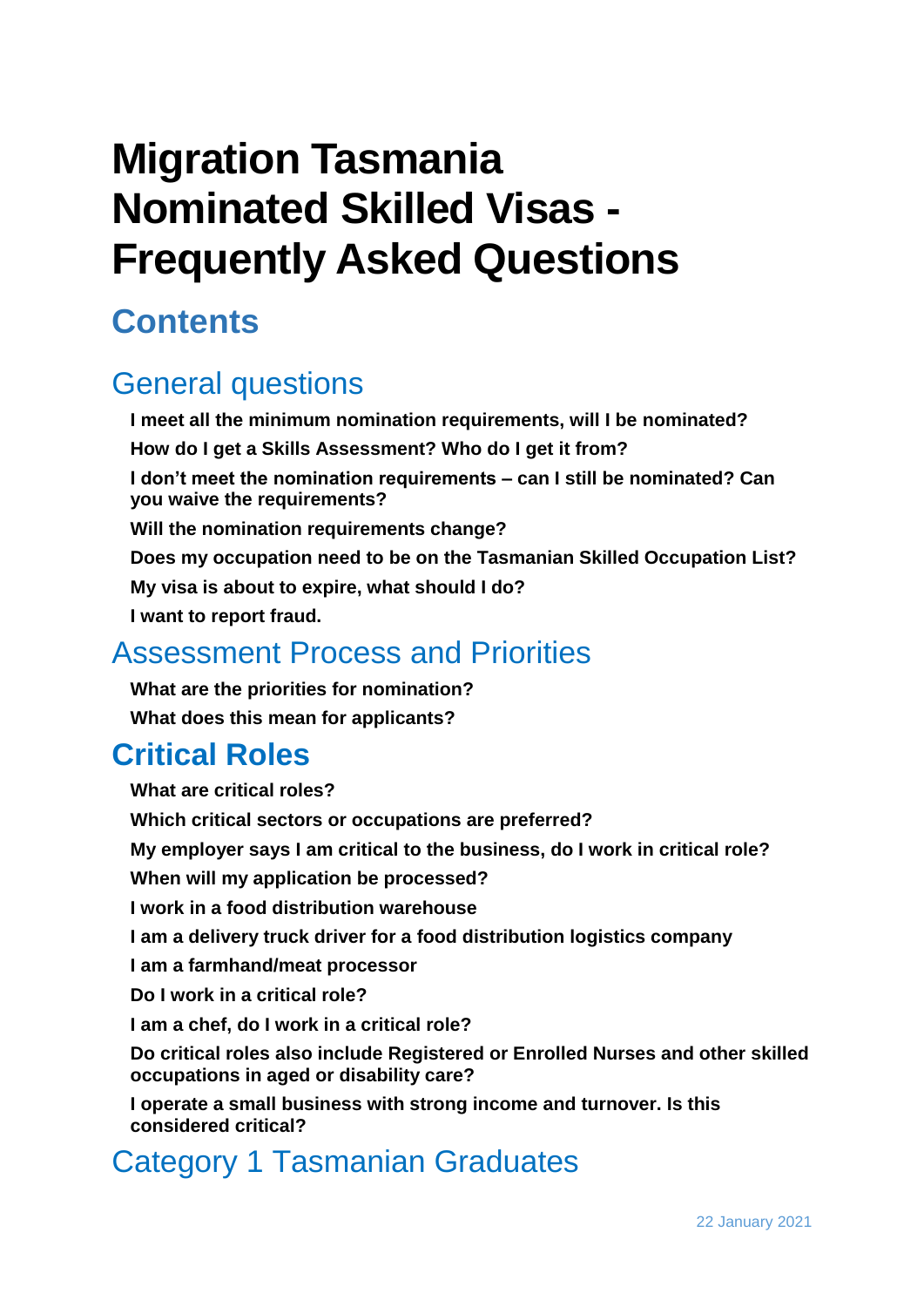**[Can I do a packaged course and can I combine the duration of all the](#page-8-1)  [courses to make up the 40 week requirement? \(for example cert II, Cert III in](#page-8-1)  [Cookery\)](#page-8-1)**

**[Can I complete a 1 year diploma, followed by an advanced diploma and meet](#page-8-2)  [the Australian Study Requirement for subclass 190 nomination. What about](#page-8-2)  [studying the same diploma course twice? \(Graduates who commenced](#page-8-2)  [study prior to 1 July 2021\)](#page-8-2)**

**[Can I complete my course in less than 2 years and still be eligible for 190?](#page-8-3)  [\(Graduates who commenced study prior to 1 July 2021\)](#page-8-3)**

**[What is full-time on-campus study?](#page-9-0)**

**[I graduated 6 years ago and moved interstate for work experience. I have](#page-9-1)  [now moved back to Tasmania. Am I eligible for nomination?](#page-9-1)**

**[I am living in Tasmania, but my spouse / family aren't, can we be nominated?](#page-9-2)**

**[I am currently studying in Tasmania –](#page-10-0) can I go on a holiday interstate or [overseas?](#page-10-0)**

**[I need more information about the Tasmania Graduate nomination category.](#page-10-1)**

**[I'm planning to move to Tasmania to study, will I be nominated?](#page-10-2)**

**[I am one year into a three year course at the University of Tasmania. Will I be](#page-10-3)  [able to be nominated after I graduate?](#page-10-3)**

**[What skills do I need to be nominated? What should I study?](#page-10-4)**

# Category 2 - [Working in Tasmania](#page-10-5)

**[I have a student visa and can only work 20 hours per fortnight. Can I still be](#page-10-6)  [nominated if I have worked for 6 months but only part-time?](#page-10-6)**

**[My visa expires soon, can I request a waiver of the six month work](#page-11-0)  [requirement?](#page-11-0)**

**[Can I run my own business and employ myself to be nominated in the](#page-11-1)  [Working in Tasmania category?](#page-11-1)**

**[I want to apply for subclass 190 Nomination in the Working in Tasmania](#page-11-2)  [category and my occupation is on TSOL. Do I also need to meet the](#page-11-2)  [additional requirements listed on TSOL for my occupation?](#page-11-2)**

# Overseas applicants – [Category 3A TSOL, 3B Job](#page-11-3)  **[Offer](#page-11-3)**

**[I am visiting Australia temporality on a non-resident visa. Can I apply for](#page-11-4)  [nomination for the overseas applicant categories?](#page-11-4)**

**[I was in Australia temporarily last year, can I still apply?](#page-11-5)**

**[How much money should I to have to be eligible for nomination under this](#page-12-0)  [Category?](#page-12-0)**

**The requirements say I must not [I have lived in another state or territory](#page-12-1)  [outside Tasmania in the last 12 months. Last year I had a short holiday in](#page-12-1)  [Australia. Am I still eligible?](#page-12-1)**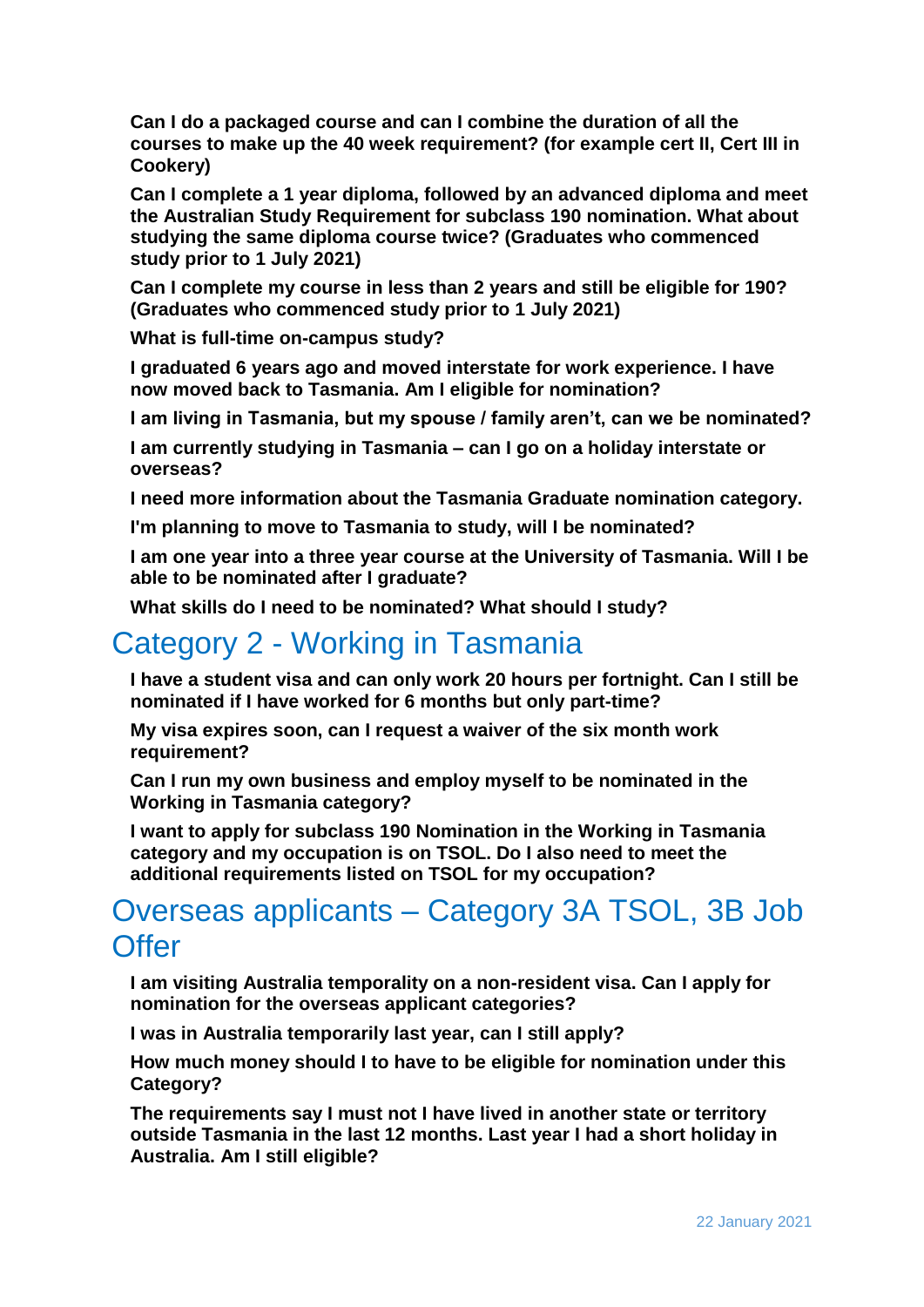**[I am an Engineer with 5 years of experience and have a migration skills](#page-12-2)  [assessment from Engineers Australia. Do I also need NER / Chartered](#page-12-2)  [assessment?](#page-12-2)**

**[I am an Engineer and have Chartered Engineer accreditation with my home](#page-13-0)  [country's Engineering professional association. Do I also need NER /](#page-13-0)  [Chartered assessment?](#page-13-0)**

**[I am an Engineer and have Engineers Australia NER registration. Do I also](#page-13-1)  [need Chartered accreditation?](#page-13-1)**

**[How do I show that I am eligible to be registered Engineer's Australia's](#page-13-2)  [National Engineering Register?](#page-13-2)**

**[I am a Registered Nurse, but not yet registered by AHPRA. Am I eligible for](#page-14-0)  [nomination?](#page-14-0)**

**[I am a nurse living overseas and I completed my IRON bridging course in](#page-14-1)  [Australia 6 months ago. The requirements state that I must not have lived in](#page-14-1)  [another state or territory of Australia within the last 12 months, can I still](#page-14-1)  [apply?](#page-14-1)**

# [After applying for Tasmanian nomination](#page-14-2)

**[When will my nomination application be processed? When will I get my](#page-14-3)  [visa?](#page-14-3)**

**[I have just got married / had a baby. Can I update my application details?](#page-14-4)**

## [After nomination](#page-15-0)

**[I think my nomination decision is wrong -](#page-15-1) can I ask for a review of the [decision?](#page-15-1)**

**[I can't find a job, what should I do?](#page-15-2)**

**[Can I move to another state?](#page-16-0)**

**[Is there any help that I can get regarding my settlement?](#page-16-1)**

**[I was nominated 3 months ago, but I haven't applied for my visa / my visa](#page-17-0)  [was refused. Can I be nominated again?](#page-17-0)**

**[I have a 489 / 491 visa, but now I meet the subclass 190 nomination](#page-17-1)  [requirements. Can I be nominated again?](#page-17-1)**

# <span id="page-2-0"></span>General questions

#### <span id="page-2-1"></span>**I meet all the minimum nomination requirements, will I be nominated?**

Meeting the nomination requirements does **not** guarantee that you will be offered Tasmanian nomination.

If you are able to meet the minimum nomination requirements, your application will be competitively assessed against other eligible applications, with a focus on your ability to address a number of criteria, including: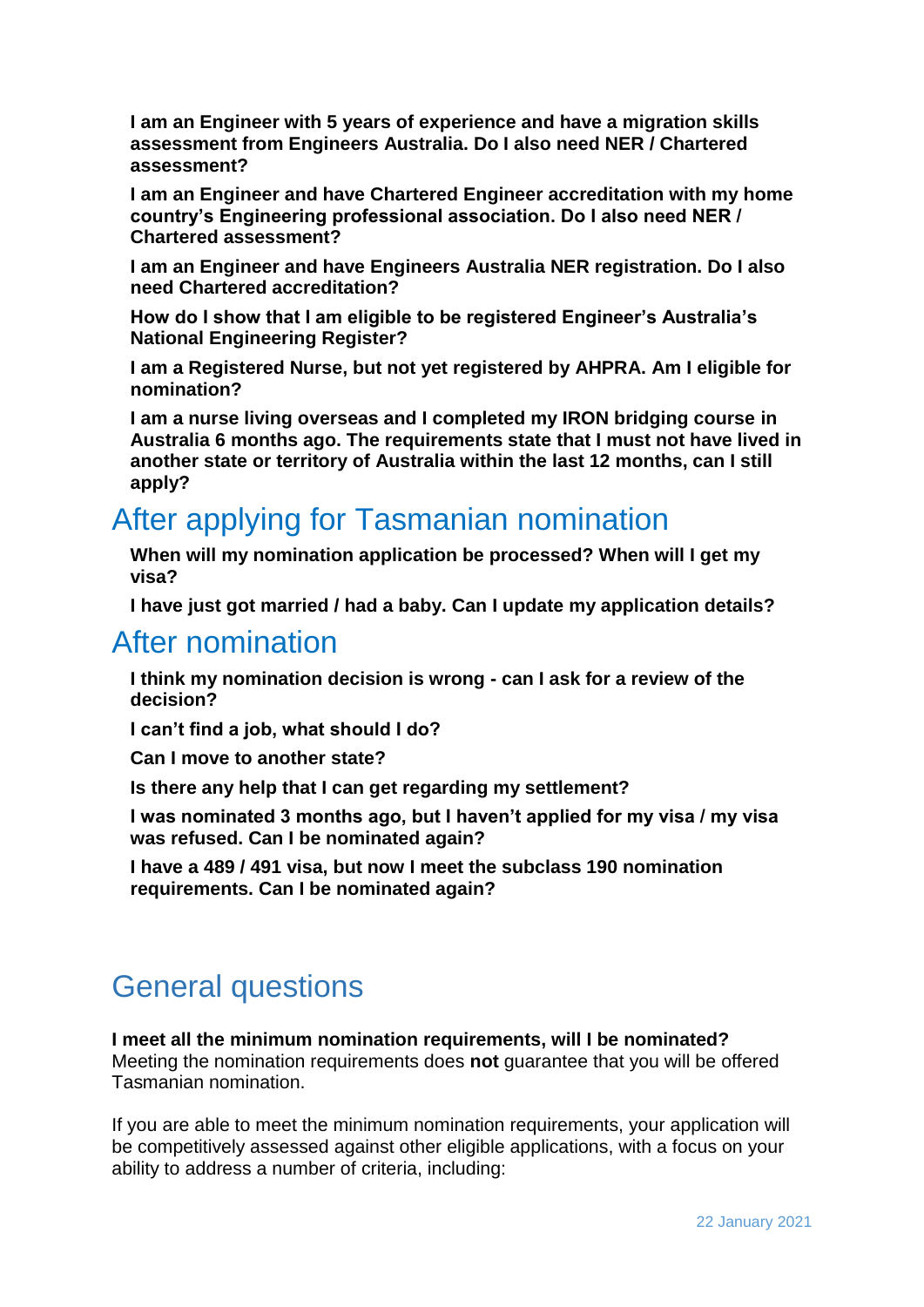- your demonstrated ability and commitment to establishing yourself, and any dependants, in Tasmania with a view to your prospects for long-term settlement in the state
- the demand for your particular skills and expertise, and your ability to find work in Tasmania
- the suitability and transferability of your qualifications, skills and experience including any specialist capabilities - to the needs of Tasmania's labour market
- the skills and background of dependant family members
- your level of English language competency.

Applicants who have skills in areas of particular need within the Tasmanian economy will be held in high regard, particularly if living in an area outside of Greater Hobart. These include:

- **•** health
- trades and construction
- engineering
- community services (including aged and disability care).

#### <span id="page-3-0"></span>**How do I get a Skills Assessment? Who do I get it from?**

All details regarding Skills Assessments are available on the Department of Home Affairs website:

<https://immi.homeaffairs.gov.au/visas/working-in-australia/skills-assessment>

#### <span id="page-3-1"></span>**I don't meet the nomination requirements – can I still be nominated? Can you waive the requirements?**

To be considered for nomination, applicants must demonstrate in their applications that they meet the minimum requirements for nomination. If you do not meet the minimum requirements, the onus is on you to demonstrate why you should be nominated above others who do meet the requirements. There is no guarantee that Migration Tasmania will offer nomination.

#### <span id="page-3-2"></span>**Will the nomination requirements change?**

We encourage you to stay informed by visiting the website of the Department of Home Affairs at<https://www.homeaffairs.gov.au/> and our website at <https://www.migration.tas.gov.au/>

State nomination programs respond to the policy settings of the Australian Government, Department of Home Affairs as well as social and economic factors that fall outside the control of Migration Tasmania.

These websites will keep you informed of current requirements, and alert you to any changes.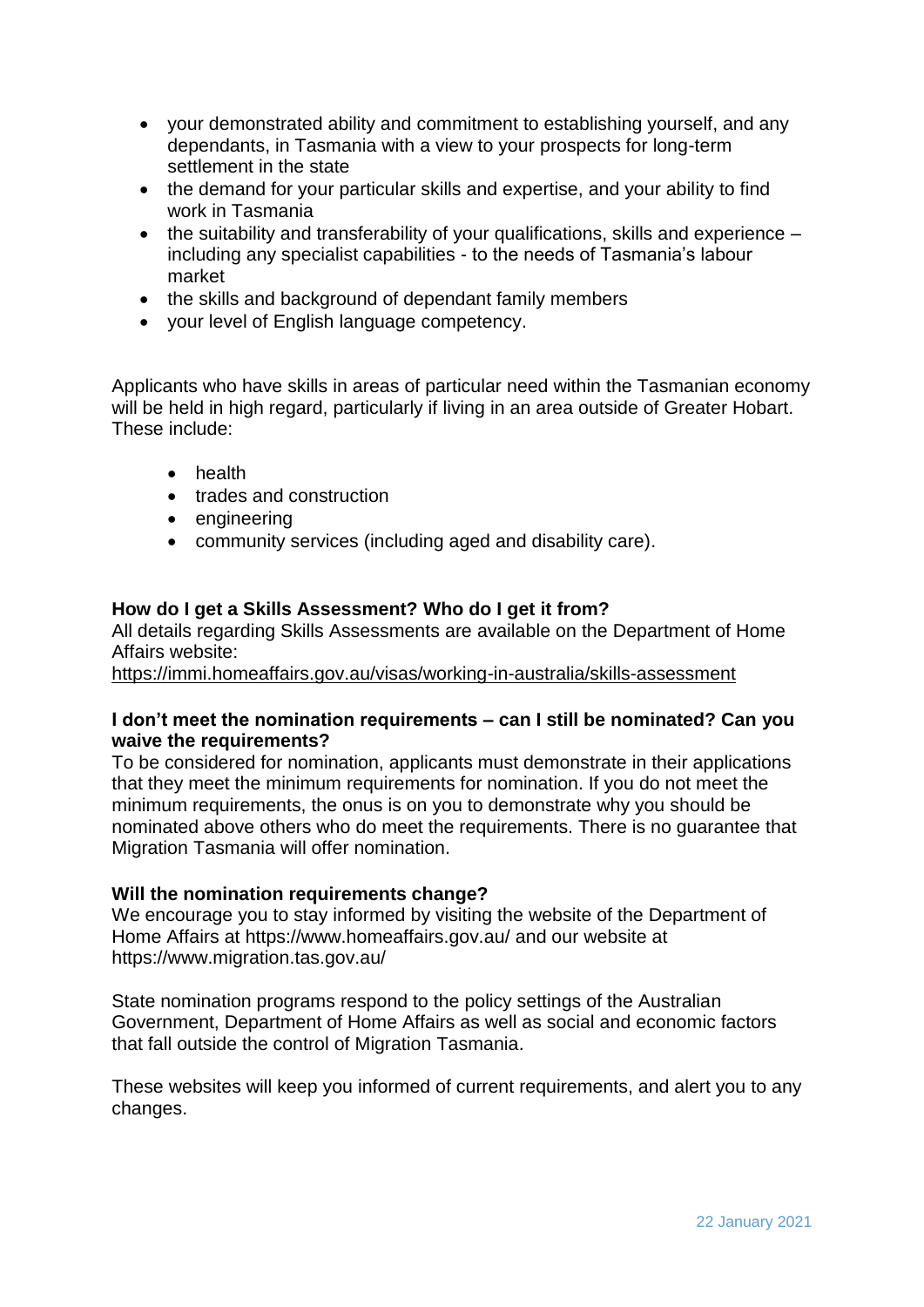#### <span id="page-4-0"></span>**Does my occupation need to be on the Tasmanian Skilled Occupation List?**

All applicants must nominate an occupation listed on the Department of Home Affairs [list of eligible skilled occupations.](https://www.homeaffairs.gov.au/Trav/Work/Work/Skills-assessment-and-assessing-authorities/skilled-occupations-lists)

The [Tasmanian Skilled Occupations List](https://www.migration.tas.gov.au/__data/assets/pdf_file/0009/147267/Tasmanian_Skilled_Occupations_List_TSOL_Jan_2019_update.pdf) (TSOL) provides information on skills that are currently in demand in Tasmania. Applicants who are living overseas and do not have an employment offer from a Tasmanian employer must nominate an occupation on TSOL to be considered for nomination. For other nomination categories, we will give high regard to people with skills in an area related to TSOL. As we can only nominate a limited number of people each year, people with TSOL related experience, studies or training may have a higher chance of success.

#### <span id="page-4-1"></span>**My visa is about to expire, what should I do?**

If your visa is about to expire and you may be at risk of becoming unlawful in Australia, please contact the Department of Home Affairs and/or a registered migration agent as soon as possible to resolve any potential issues with your immigration status. <https://immi.homeaffairs.gov.au/visas/visa-about-to-expire>

#### <span id="page-4-2"></span>**I want to report fraud.**

We take information received from the public seriously. To help us investigate please provide as much information as possible, including the name and date of birth of the person involved.

Please note that due to privacy considerations we cannot provide details or outcomes of our investigations.

# <span id="page-4-3"></span>Assessment Process and Priorities

### <span id="page-4-4"></span>**What are the priorities for nomination?**

For the 2020 – 21 program year the Department of Home Affairs has directed that all

nominations must be justifiable in relation to their likely contribution to Australia's

economic recovery and follow three priorities:

- 1. High quality subclass 188 and 132 (Business Innovation and Investment Program) nomination applications
- 2. Applicants critical to supporting Tasmania's response to the COVID-19 pandemic, including individuals providing critical or specialist medical services, critical skills required to maintain the supply of essential goods and services, or delivering services in sectors critical to Australia's economic recovery
- 3. Applicants currently in Australia who can demonstrate their capacity to meaningfully contribute to economic recovery through skilled employment.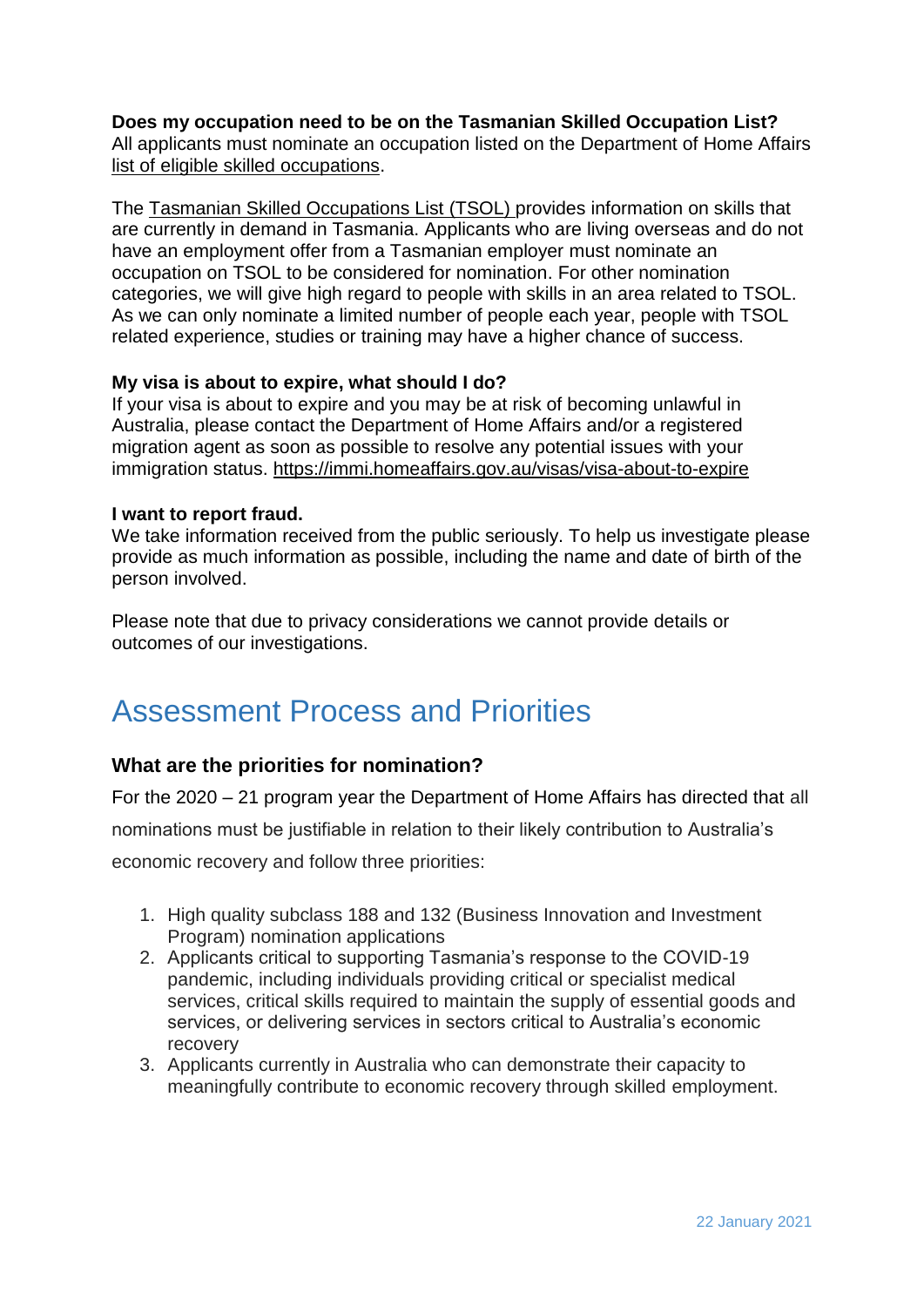### <span id="page-5-0"></span>**What does this mean for applicants?**

All new and existing nomination applications will be considered according to these priorities, with those in critical roles being nominated first.

Existing applicants who are not in critical roles will be considered only after priority applications for critical roles have been processed.

In practice, applicants in critical roles will be approved and nominated on an ongoing basis. Periodically, other eligible applicants who have demonstrated their capacity to contribute to economic recovery will be nominated if there are sufficient places available.

### <span id="page-5-1"></span>**Critical Roles**

#### <span id="page-5-2"></span>**What are critical roles?**

### <span id="page-5-3"></span>**Which critical sectors or occupations are preferred?**

<span id="page-5-4"></span>**My employer says I am critical to the business, do I work in critical role?** While you may be very important to your employer, this does not necessarily mean your role is critical. For Tasmania these roles include candidates:

- assisting directly in Tasmania's COVID-19 response (directly engaged by Tasmanian Government due to their specialist skills and experience)
- providing critical or specialist medical services or delivering medical supplies potentially associated with COVID-19 response. This includes all general nursing and medical positions with the Tasmanian Health Service
- directly involved in the supply of essential goods and services (medical technology, critical infrastructure, telecommunications, engineering and mining, supply chain logistics, agricultural technology, food production, and the maritime industry)
	- o must be highly skilled and specialised roles
	- o includes infrastructure engineering and maintenance including dams, large / high complexity bridges, irrigation schemes, transport logistics planning and maintenance
	- o in agriculture includes specialist roles such as artificial insemination technicians, wool classers, livestock pregnancy scanners
	- o supply of these essential goods and services in jeopardy without the applicant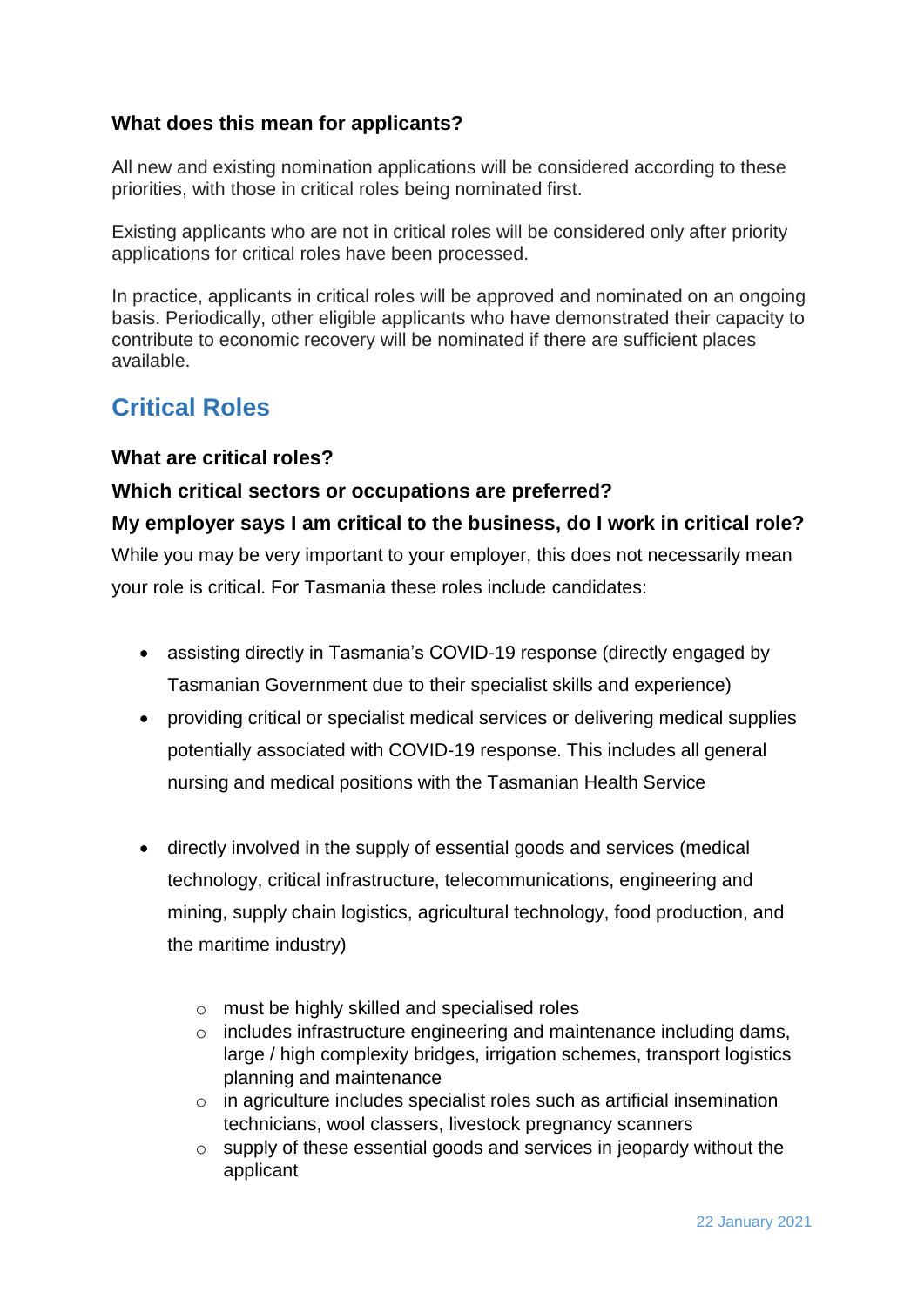- o does not include lower level positions such as retail workers, harvest labour, delivery drivers, warehouse staff
- delivering services in sectors critical to economic recovery (such as financial technology, large scale manufacturing, film and television production and emerging technology)
	- o must be high value / highly skilled / specialised roles
	- o would normally include a significant and recognised contribution to export income, significant flow-on employment and economic benefits, high value national / international exposure
	- o would not normally include small scale, local oriented operations

In addition, Migration Tasmania also gives high regard to applications from people employed in the following areas:

- health and allied health occupations, including in private and not-for-profit sectors
- senior support workers /enrolled nurses / registered nurses in aged, disability and community care (minimum Diploma qualified)
- qualified and experienced chefs and cooks

Migration Tasmania may add to these areas as the needs of Tasmania's economy evolves.

### <span id="page-6-0"></span>**When will my application be processed?**

Migration Tasmania will process applications and nominate according to the priorities set out by the Department of Home Affairs. This means applicants who are engaged in critical roles will be considered and nominated first, regardless of when they apply. Other applicants will be nominated periodically depending upon the number of nomination places remaining. All applicants must demonstrate that they have reasonable prospects for skilled employment that will contribute to Tasmania's economy.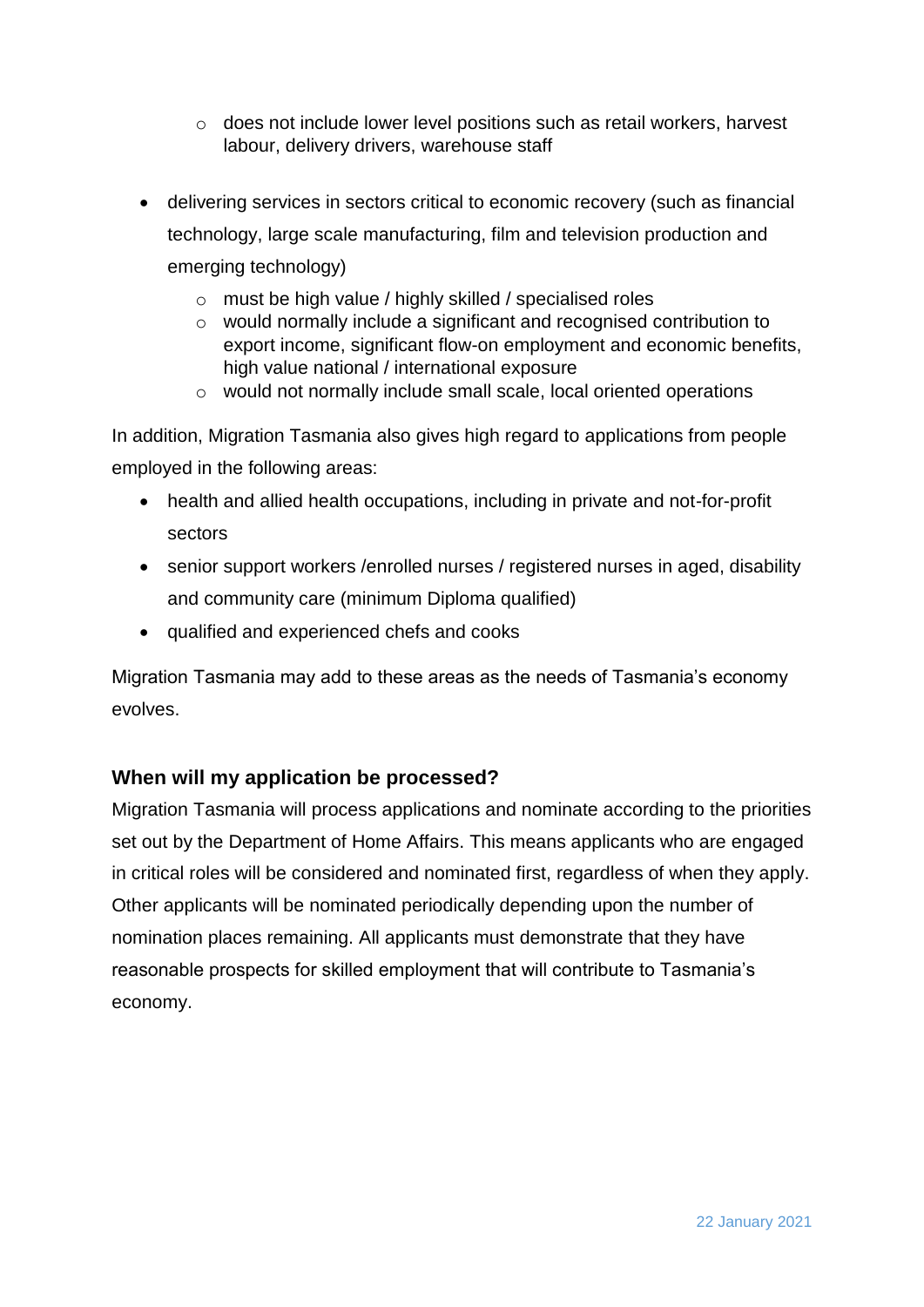### <span id="page-7-0"></span>**I work in a food distribution warehouse**

# <span id="page-7-2"></span><span id="page-7-1"></span>**I am a delivery truck driver for a food distribution logistics company I am a farmhand/meat processor**

### <span id="page-7-3"></span>**Do I work in a critical role?**

No. You must be *directly* involved in the supply of essential goods and services, and supply *must* be in jeopardy if your employment ceased. These would normally be highly skilled, specialist roles. You may be considered for nomination if you meet the published requirements and there are sufficient nomination places available.

### <span id="page-7-4"></span>**I am a chef, do I work in a critical role?**

Applicants employed full-time as chefs or cooks will be given priority. Applicants must be in a genuine and ongoing skilled role with a skills assessment as a Chef or Cook. This does not normally include lower-skilled employment in limited service restaurants, e.g. sushi makers, pizza makers.

Cooks and chefs without a related skills assessment will be considered after higher property applications have been processed.

### <span id="page-7-5"></span>**Do critical roles also include Registered or Enrolled Nurses and other skilled occupations in aged or disability care?**

Registered and Enrolled Nurses, allied health professionals and senior support workers engaged in the aged, community and disability support sectors are critical to Tasmania. We will continue to nominate as a priority people engaged in this sector as a high priority if they have a minimum diploma qualification and are working in at least a senior support role.

Other workers in the sector will be considered alongside other applicants if there are available nomination places.

### <span id="page-7-6"></span>**I operate a small business with strong income and turnover. Is this considered critical?**

Small business owners making a strong or potential contribution to the local economy may be considered important to the state's economic recovery. Positive attributes may include:

employment of locals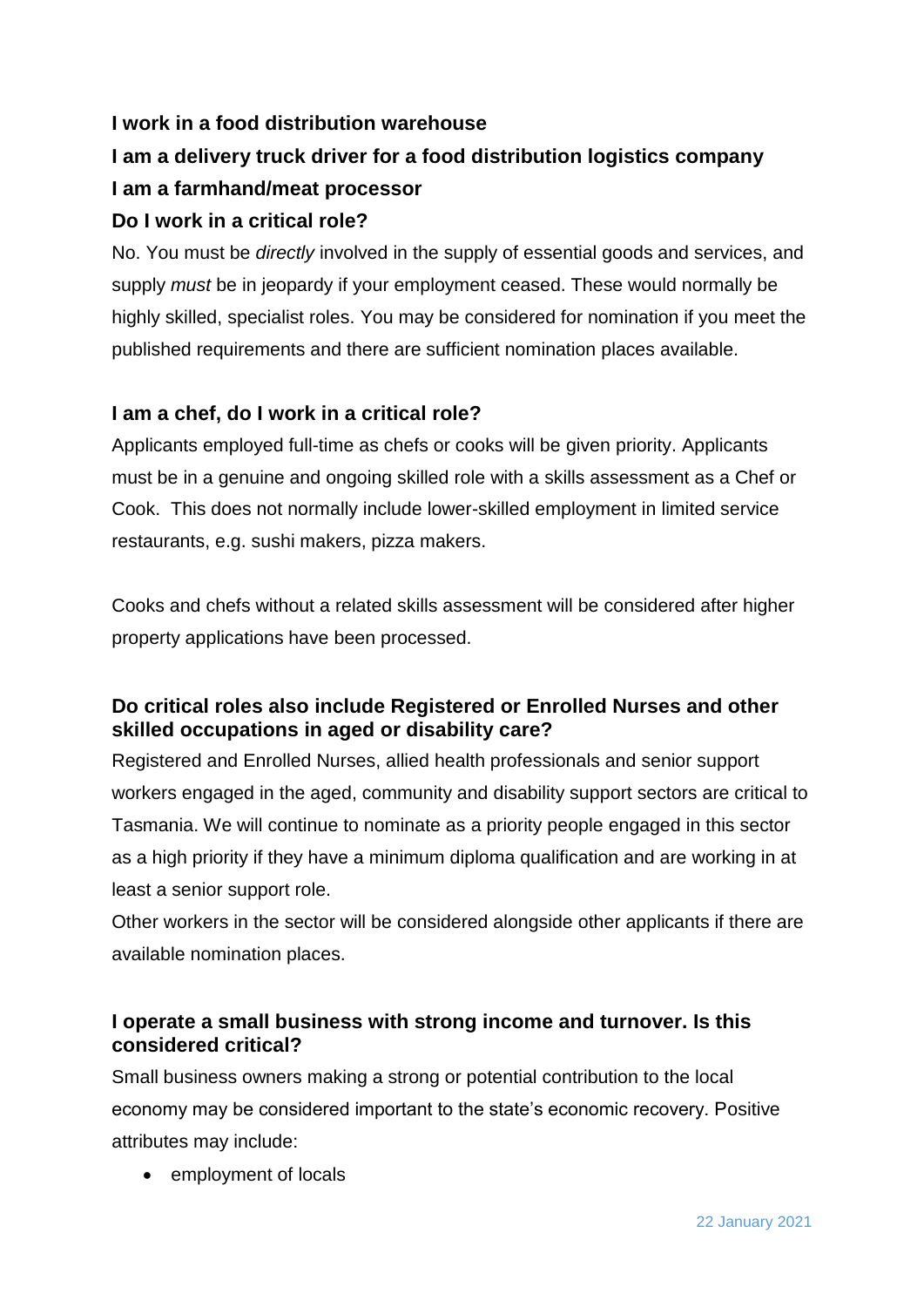- flow-on effects to the local economy
- providing valuable services not otherwise available in the community
- strong export income
- contribution to Tasmania's brand image and exposure

# <span id="page-8-0"></span>Category 1 Tasmanian Graduates

#### <span id="page-8-1"></span>**Can I do a packaged course and can I combine the duration of all the courses to make up the 40 week requirement? (for example cert II, Cert III in Cookery)**

If all parts of the packaged course result in the award of a single qualification, this may be acceptable. An example may be a 6 month Graduate Certificate in Public Policy followed by a further 6 months study resulting in the award of a Graduate Diploma.

#### <span id="page-8-2"></span>**Can I complete a 1 year diploma, followed by an advanced diploma and meet the Australian Study Requirement for subclass 190 nomination. What about studying the same diploma course twice? (Graduates who commenced study prior to 1 July 2021)**

Merely studying in the same area for two years will not guarantee nomination. While this may meet our minimum study requirements for your application to be considered nomination places are limited and we will generally give higher regard to applicants who have obtained skills in an area of genuine need in Tasmania. For more information, refer to our [International Student Graduates](https://www.migration.tas.gov.au/graduates) page.

#### <span id="page-8-3"></span>**Can I complete my course in less than 2 years and still be eligible for 190? (Graduates who commenced study prior to 1 July 2021)**

Yes, but only if it meets the [Australian Study Requirement,](https://immi.homeaffairs.gov.au/visas/getting-a-visa/visa-listing/temporary-graduate-485/australian-study-requirement) and only after you have lived in Tasmania for at least two years.

If you include credit from previous study the minimum Tasmanian study period would be 16 months, from the time the course commences (generally from the start of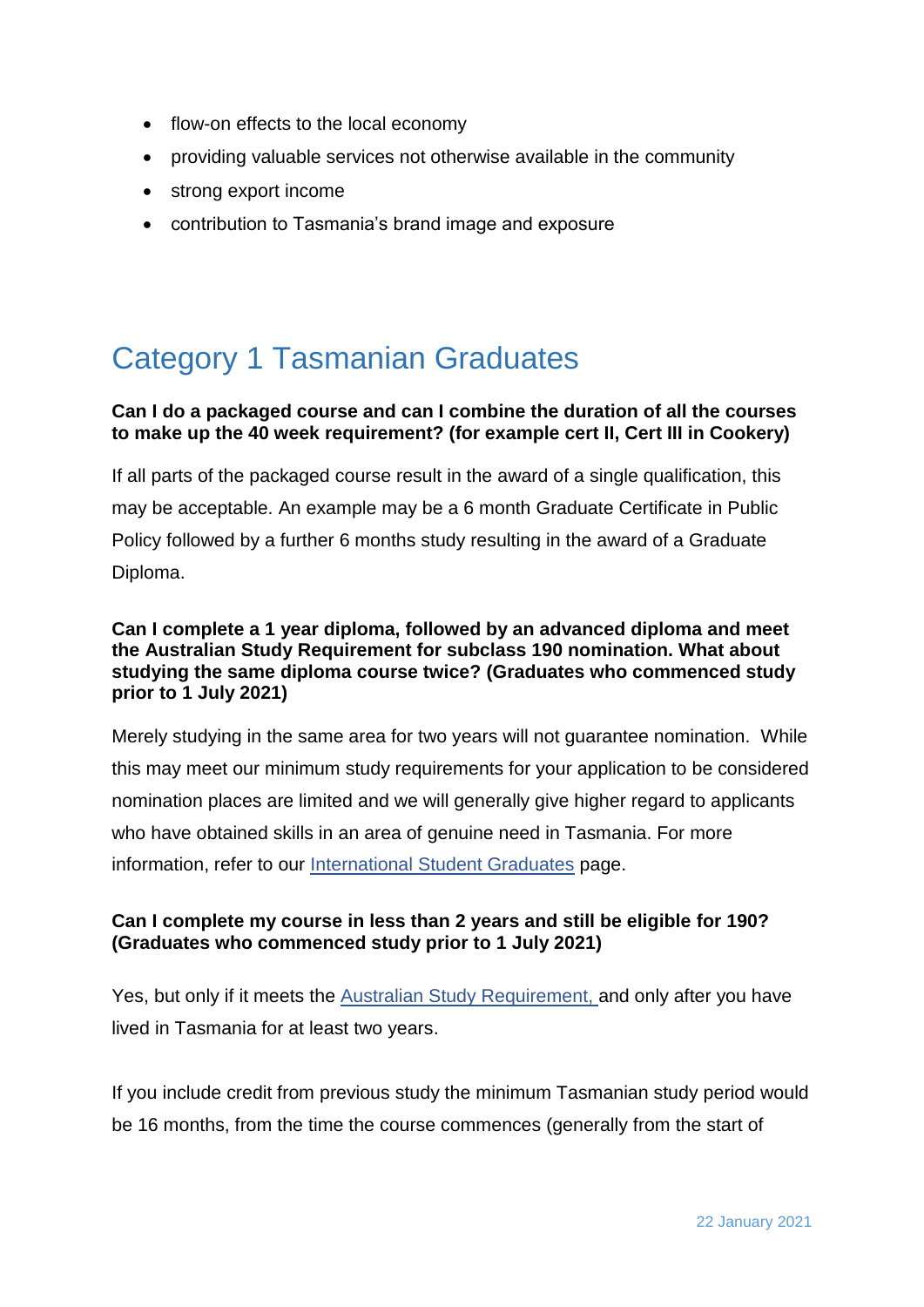lectures and excluding orientation periods) to the date at when all academic requirements have been completed.

The onus is on you to demonstrate that you meet these requirements.

#### <span id="page-9-0"></span>**What is full-time on-campus study?**

This is study that includes a substantial amount of contact hours at the institution you are enrolled in. It does not include online or distance education.

Your study must have been at least 75% of a full time study load in each semester.

VET courses must involve at least 20 scheduled contact hours per week unless otherwise specified by ASQA.

#### <span id="page-9-1"></span>**I graduated 6 years ago and moved interstate for work experience. I have now moved back to Tasmania. Am I eligible for nomination?**

Meeting the minimum study requirement is only the first stage of our assessment. You must also be able to demonstrate that you have a genuine intention to live, work and contribute to Tasmania in the long term.

If you have spent a large period time since graduation in another state or territory it may be difficult for you to meet this requirement until you can show you have been back in Tasmania for a reasonable period and have established a genuine incentive to stay through personal, employment or other long term commitments.

<span id="page-9-2"></span>**I am living in Tasmania, but my spouse / family aren't, can we be nominated?** If you are currently living in Tasmania your family must also be living with you. If there is a genuine reason why your spouse has not lived in Tasmania with you, please include that reason in your Commitment Letter when applying online. The onus is on you to demonstrate why you should be nominated, and that you genuinely intend to stay in Tasmania.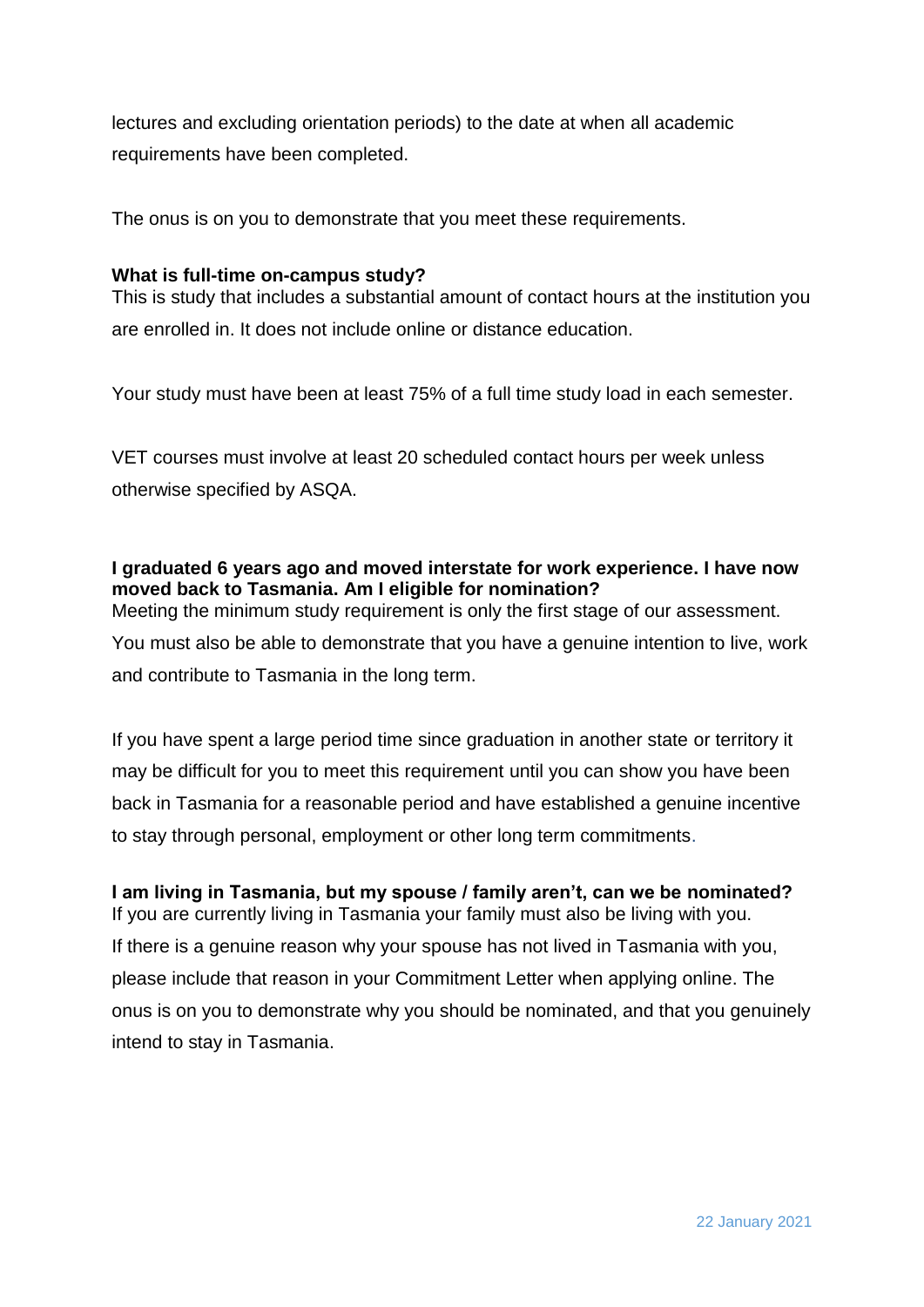#### <span id="page-10-0"></span>**I am currently studying in Tasmania – can I go on a holiday interstate or overseas?**

Short periods of holiday travel during study breaks are acceptable. Travel during semesters or extended periods outside Tasmania will need to be explained and supported with evidence.

### <span id="page-10-1"></span>**I need more information about the Tasmania Graduate nomination category.**

The International Student Graduate page of the Migration Tasmania website has detailed information and guidance to help international students who are interested in seeking Tasmania Government nomination for a subclass 491 or 190 visa. This includes choosing study and education providers, and the information that should be included in an application for nomination.

### <span id="page-10-2"></span>**I'm planning to move to Tasmania to study, will I be nominated?**

### <span id="page-10-3"></span>**I am one year into a three year course at the University of Tasmania. Will I be able to be nominated after I graduate?**

### <span id="page-10-4"></span>**What skills do I need to be nominated? What should I study?**

There is never any guarantee of state nomination. Nomination priorities change according to the needs of the Australian and Tasmanian economies. The current focus is on supporting critical industries and economic recovery. We encourage students moving to Tasmania to gain skills in areas which will be important to Tasmania's future needs. Some resources to guide you in your choice of study include:

- [Job Outlook](https://joboutlook.gov.au/)
- [Job Jumpstart](https://www.jobjumpstart.gov.au/)
- [Myskills](https://www.myskills.gov.au/)
- [Department of Education Skills and Employment](https://www.employment.gov.au/employment-research-and-statistics)

# <span id="page-10-5"></span>Category 2 - Working in Tasmania

## <span id="page-10-6"></span>**I have a student visa and can only work 20 hours per fortnight. Can I still be nominated if I have worked for 6 months but only part-time?** No, the minimum requirement of Subclass 190 Category 2 Working in Tasmania is 35 hours work per week regardless of current visa. If you do not meet the minimum requirements for nomination it is up to you to demonstrate why your request for

nomination should be considered above others.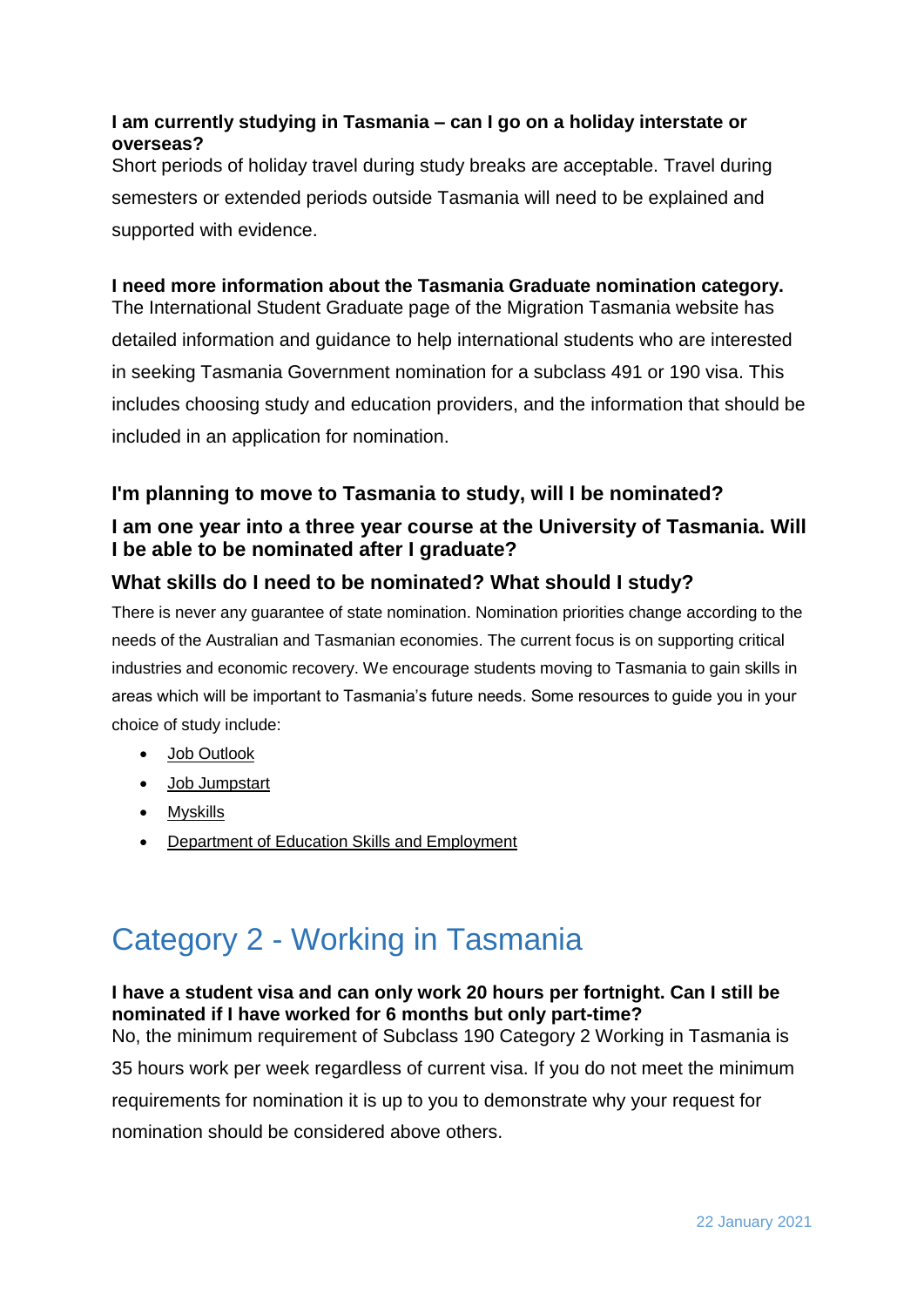You may have other visa options which will allow you to work temporarily after graduation. The Department of Home Affairs visa finder [\(https://immi.homeaffairs.gov.au/visas/getting-a-visa/visa-finder\)](https://immi.homeaffairs.gov.au/visas/getting-a-visa/visa-finder) can help you find further information on visa options and requirements.

#### <span id="page-11-0"></span>**My visa expires soon, can I request a waiver of the six month work requirement?**

Applicants must demonstrate that they meet the minimum requirements for

nomination. If you do not meet the minimum requirements, the onus is on you to

demonstrate why you should be nominated above others who do meet the

requirements. There is no guarantee that we will offer nomination.

#### <span id="page-11-1"></span>**Can I run my own business and employ myself to be nominated in the Working in Tasmania category?**

You may be eligible for nomination under Category 5 – Small Business Owner for

the subclass 491 Skilled Work Regional (Provisional) visa.

#### <span id="page-11-2"></span>**I want to apply for subclass 190 Nomination in the Working in Tasmania category and my occupation is on TSOL. Do I also need to meet the additional requirements listed on TSOL for my occupation?**

No, the additional requirements are only for applications under Category 3A – Overseas Applicant, TSOL

# <span id="page-11-3"></span>Overseas applicants – Category 3A TSOL, 3B Job **Offer**

### <span id="page-11-4"></span>**I am visiting Australia temporality on a non-resident visa. Can I apply for nomination for the overseas applicant categories?**

<span id="page-11-5"></span>**I was in Australia temporarily last year, can I still apply?** The overseas applicant categories (3A TSOL and 3B Job Offer) require applicants to be currently living overseas and not have lived in another part of Australia within the last 12 months. If you are only a short term visitor and your visa does not allow employment you are eligible to apply. We may ask you for more information to show that you have not been living and working in Australia.

For example, if you are a nurse completing the IRON bridging course in Victoria for AHPRA registration, you may be using a Visitor visa and are, therefore, not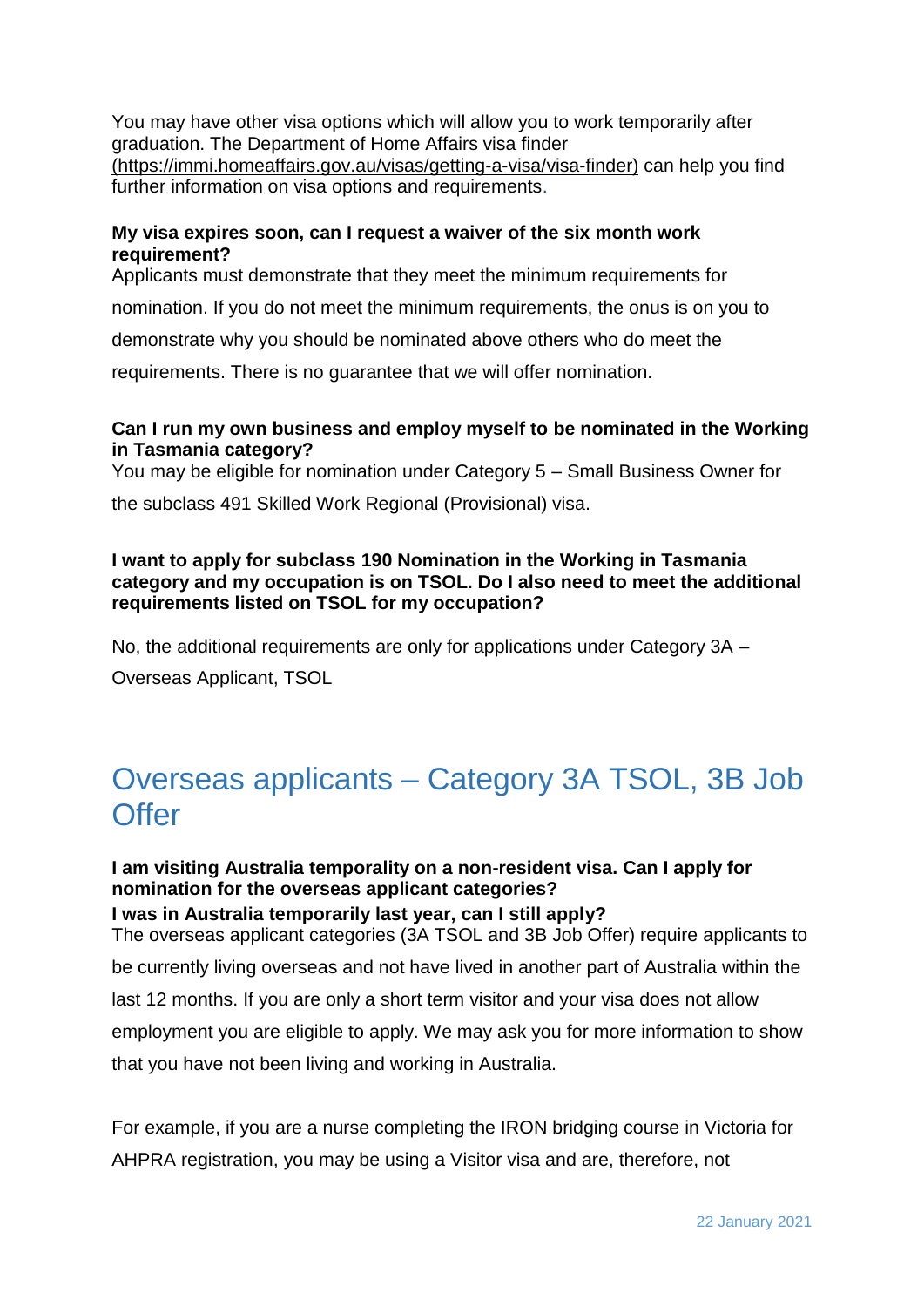considered to be living in Australia. However if you then obtain a work visa to take up a paid nursing position, you would then be considered to be living in Australia.

#### <span id="page-12-0"></span>**How much money should I to have to be eligible for nomination under this Category?**

This will depend upon your family makeup, your anticipated travel, settlement and living costs and the likelihood of you quickly finding employment. We advise people who do not have employment arranged to be financially prepared for 6 months or more before obtaining full time employment.

#### <span id="page-12-1"></span>**The requirements say I must not I have lived in another state or territory outside Tasmania in the last 12 months. Last year I had a short holiday in Australia. Am I still eligible?**

Yes. Visits to Australia on a Visitor or Tourist visa of less than 3 months are not considered living in Australia. This includes visits to complete registration bridging courses in nursing and medicine.

#### <span id="page-12-2"></span>**I am an Engineer with 5 years of experience and have a migration skills assessment from Engineers Australia. Do I also need NER / Chartered assessment?**

An Engineers Australia migration skills assessment (Stage 1) is the standard migration skills assessment needed to obtain a skilled visa from the Australian Government. However, to be nominated by Tasmania you also need either

 Engineers Australia's National Engineering Register as a Professional Engineer (i.e., completion of the competency assessment)

OR

 Registration on Engineers Australia's National Engineering Register as a Professional Engineer

OR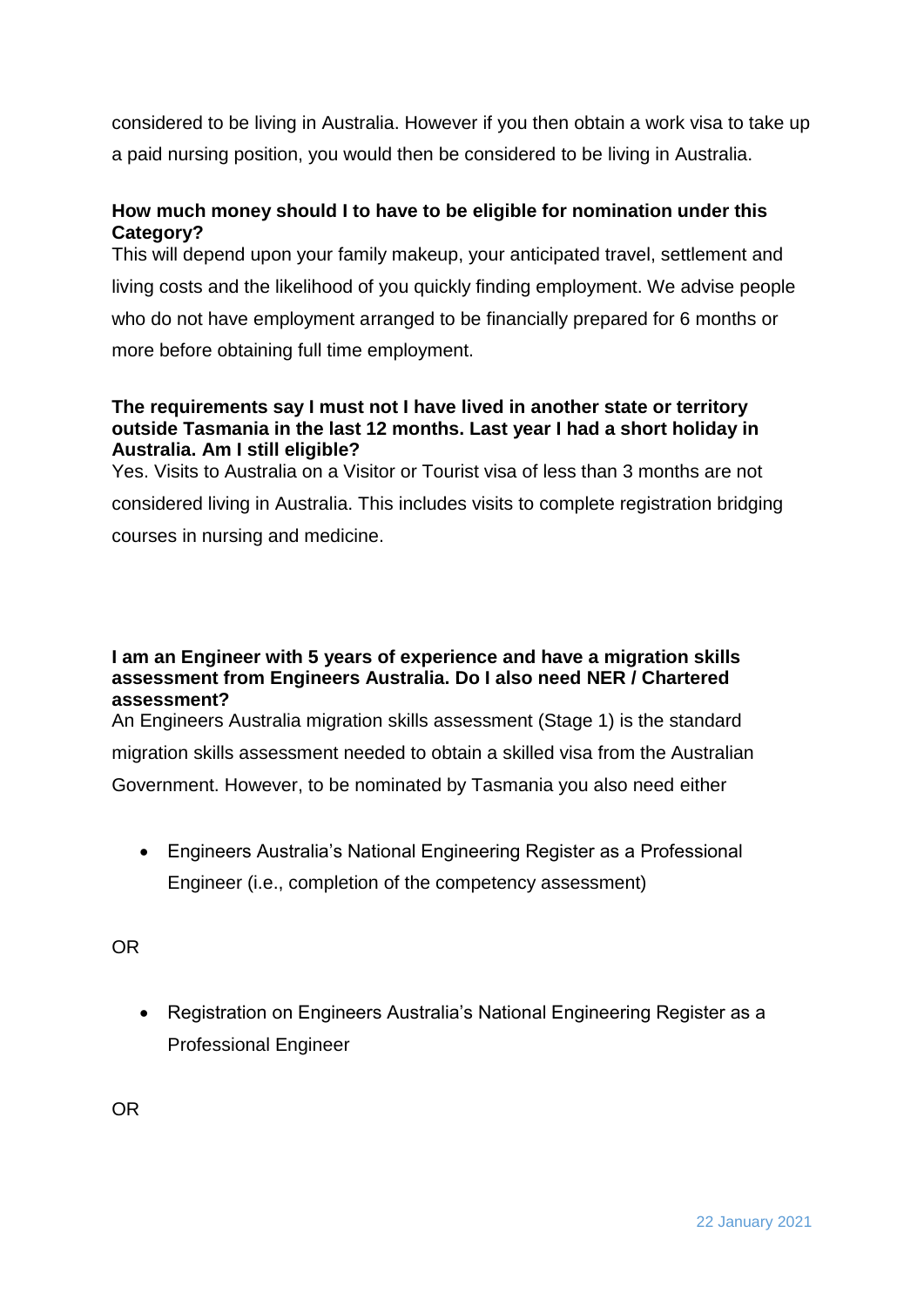Chartered Professional Engineer with Engineers Australia (some applicants may have both NER and Chartered accreditation)

This is the best way to ensure that you have the skills and experience to be readily employed in Tasmania.

More details are available on the Engineers Australia website: [https://www.engineersaustralia.org.au/Engineering-Registers/National-Engineering-](https://www.engineersaustralia.org.au/Engineering-Registers/National-Engineering-Register/Join-The-NER)[Register/Join-The-NER](https://www.engineersaustralia.org.au/Engineering-Registers/National-Engineering-Register/Join-The-NER)

<https://www.engineersaustralia.org.au/Chartered>

#### <span id="page-13-0"></span>**I am an Engineer and have Chartered Engineer accreditation with my home country's Engineering professional association. Do I also need NER / Chartered assessment?**

To be recognised as a Chartered Engineer by Engineers Australia or be registered

on the National Engineering Register a professional must apply to Engineers

Australia, addressing their eligibility requirements.

Details are on the Engineers Australia website <https://www.engineersaustralia.org.au/chartered-pathways>

[https://www.engineersaustralia.org.au/Engineering-Registers/National-Engineering-](https://www.engineersaustralia.org.au/Engineering-Registers/National-Engineering-Register/Join-The-NER)[Register/Join-The-NER](https://www.engineersaustralia.org.au/Engineering-Registers/National-Engineering-Register/Join-The-NER)

#### <span id="page-13-1"></span>**I am an Engineer and have Engineers Australia NER registration. Do I also need Chartered accreditation?**

You need to have either NER registration (or eligibility to be registered) or Chartered

Engineer accreditation with Engineers Australia. You do not need both.

#### <span id="page-13-2"></span>**How do I show that I am eligible to be registered Engineer's Australia's National Engineering Register?**

After your competency is assessed by Engineers Australia you will be given a letter

confirming your eligibility. You must provide this with your application for nomination.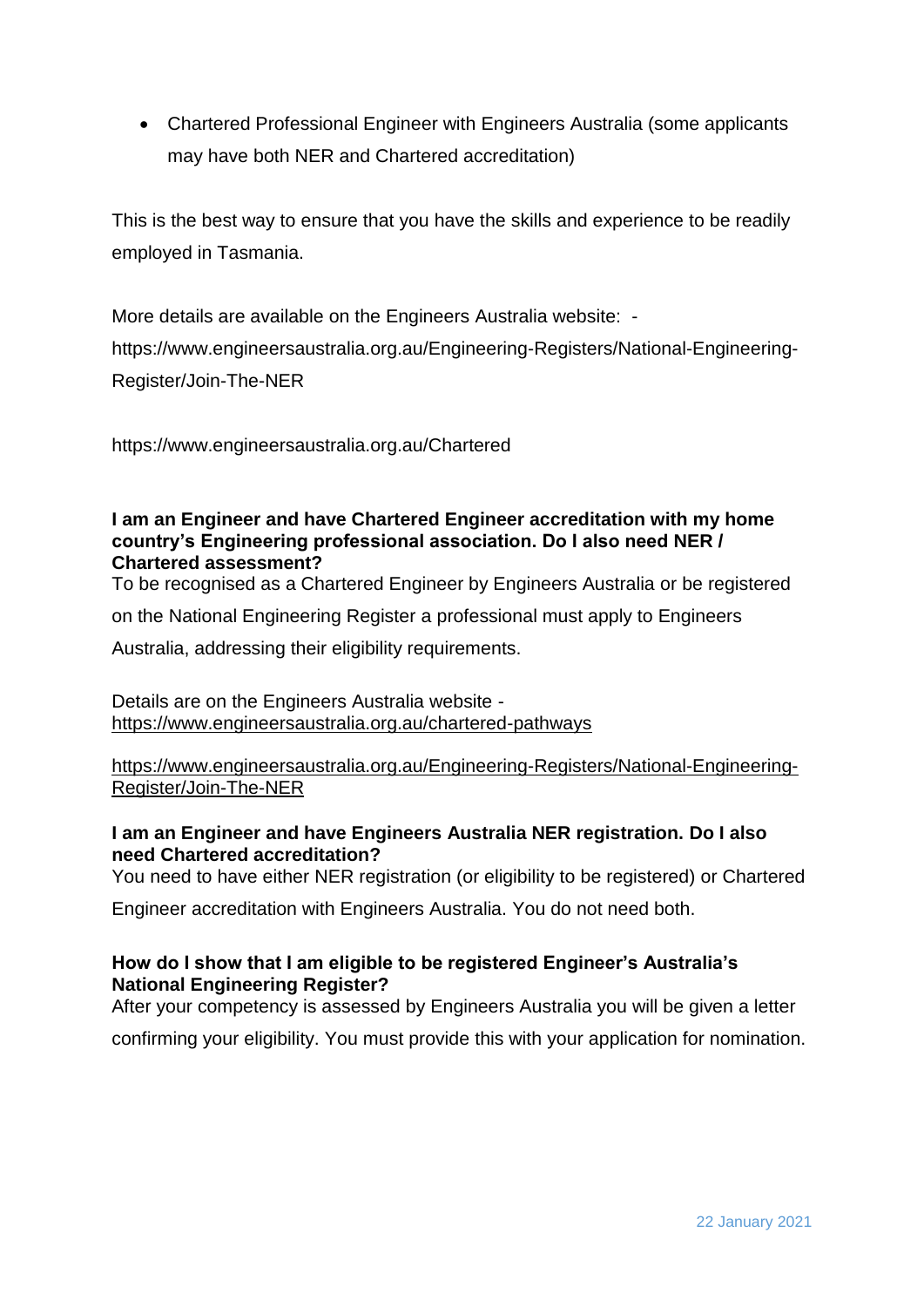#### <span id="page-14-0"></span>**I am a Registered Nurse, but not yet registered by AHPRA. Am I eligible for nomination?**

Yes. However you will also need to demonstrate your employability in Tasmania by Please refer to the [Category 3A: Overseas applicant \(TSOL\) -](https://www.migration.tas.gov.au/skilled_migrants/skilled_regional) Employment evidence section of the Migration Tasmanian website for details.

<span id="page-14-1"></span>**I am a nurse living overseas and I completed my IRON bridging course in Australia 6 months ago. The requirements state that I must not have lived in another state or territory of Australia within the last 12 months, can I still apply?**

Yes, we do not consider being in Australia to complete the IRON bridging course to be living in Australia.

# <span id="page-14-2"></span>After applying for Tasmanian nomination

<span id="page-14-3"></span>**When will my nomination application be processed? When will I get my visa?** Your application for state nomination and application for the visa are two separate processes. The Tasmanian Government assesses your application for state nomination and the Department of Home Affairs assesses your visa application.

Current processing times for Tasmanian nomination are in the Latest News section of the [Migration Tasmania](https://www.migration.tas.gov.au/__data/assets/pdf_file/0009/147267/Tasmanian_Skilled_Occupations_List_TSOL_Jan_2019_update.pdf) website.

Processing time can be affected by the completeness of your application. To avoid delays you should provide all required information when you lodge your application. Other factors that impact on processing times include changes in application volumes, seasonal peaks, and complex cases.

The Department of Home Affairs publishes current visa processing times on its [website.](https://immi.homeaffairs.gov.au/visas/getting-a-visa/visa-processing-times)

<span id="page-14-4"></span>**I have just got married / had a baby. Can I update my application details?** If you are nominated you will need to advise Home Affairs of the changes when you lodge your visa application.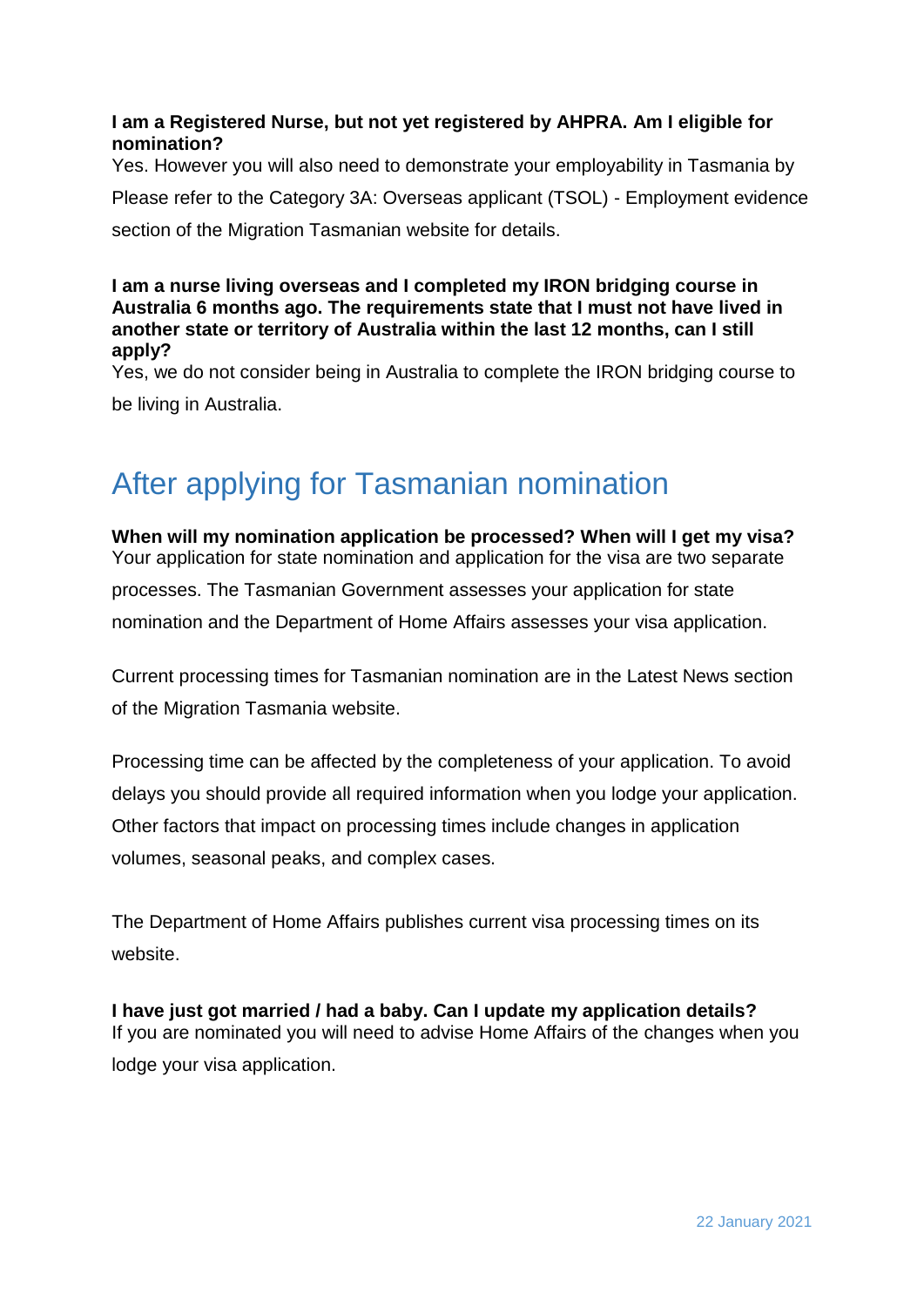# <span id="page-15-0"></span>After nomination

#### <span id="page-15-1"></span>**I think my nomination decision is wrong - can I ask for a review of the decision?**

A decision not to offer nomination will not be reconsidered unless a clear, substantial factual or legal error has been made.

We will not review a decision where applicants did not provide adequate information in their application, or provided incorrect information. We will also not review a decision in light of new information that was not provided in the original application.

If you have new information that you would like to have considered, you may lodge a new application for state nomination. However, you would be unlikely to be offered nomination if you are unable to address the reasons for your previous non-offer.

#### <span id="page-15-2"></span>**I can't find a job, what should I do?**

It is not unusual for any recent arrival to find it hard to find employment in a short amount of time, whether they are from overseas or from another part of Australia. We advise potential nominees to be prepared for it take 6 months or more to find work in Tasmania.

Some resources that may help you with your job search include:

- **Migration Tasmania Introduction Letter –**We provide a letter to all new arrivals in Tasmania to introduce our nominees and our skilled visa nomination program to employers. If you have not received this letter you can request one by [email.](mailto:skilled@migration.tas.gov.au)
- **Make it Tasmania / Tasmanian Employment Networking Service (TENS) –** The [Make It Tasmania](https://www.makeittasmania.com.au/employment/) website has a range of information and resources about key industries and employment in Tasmania. In particular, the Tasmanian Employment Networking Service [\(TENS\)](https://www.makeittasmania.com.au/tasmanian-employment-networking-service-tens/) provides assistance to skilled tradespeople, as well as people seeking employment in construction, engineering, information and communication technology (ICT), health and hospitality related fields by connecting them with relevant industry and business contacts. The service is free and open to people from all geographical locations who are eligible to work in Australia and interested in finding employment in Tasmania.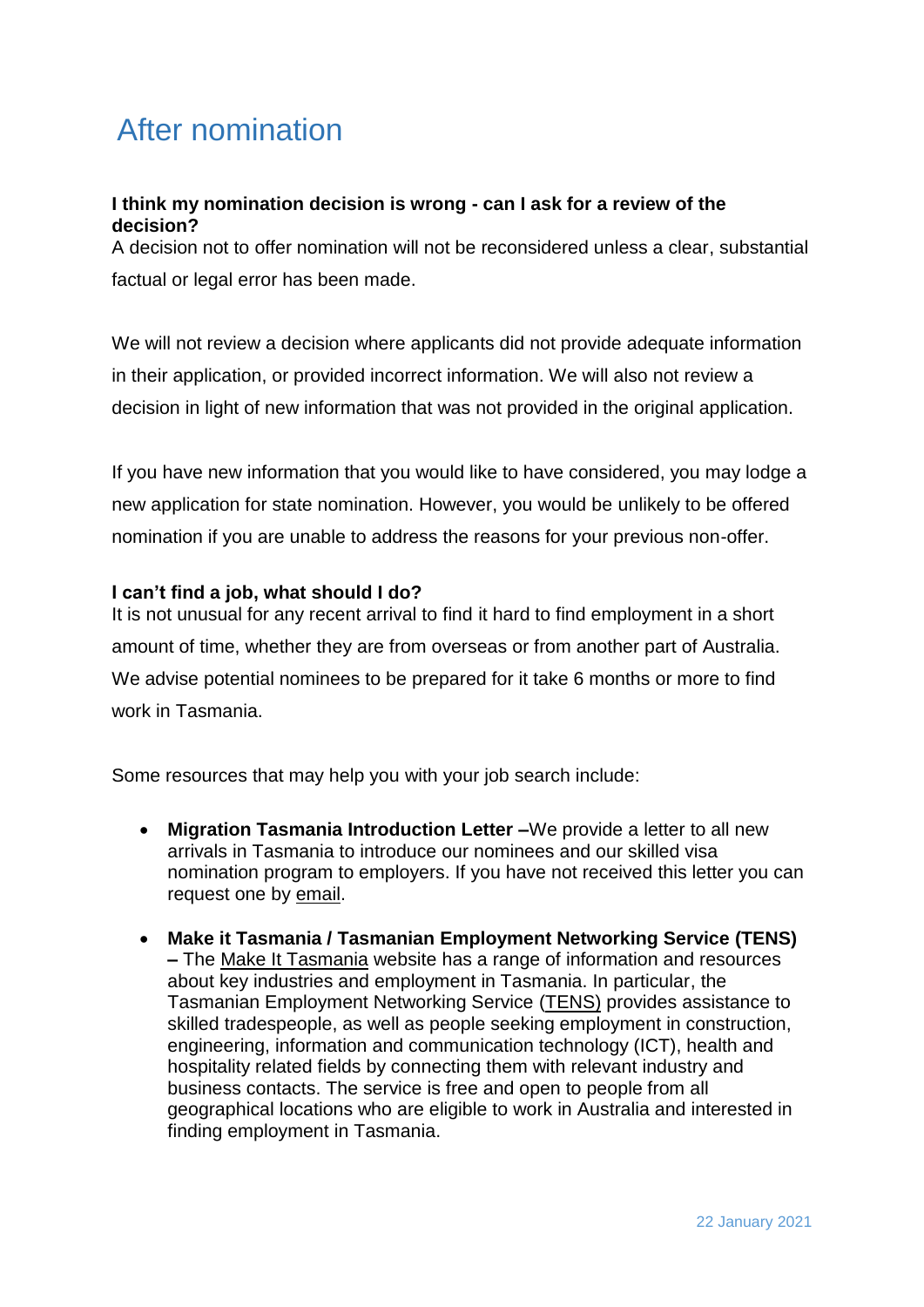- **Professional Industry Associations –**These can be a good source of advice and contacts for your industry. A list of major industry associations is on the [Business Tasmania](https://www.business.tas.gov.au/starting-a-business/industry-associations-and-networks/industry-associations-in-tasmania) website
- **Engineers –** The Engineers Australia website has a comprehensive advice section for people moving to Australia [https://www.engineersaustralia.org.au/For-Migrants/Moving-To-](https://www.engineersaustralia.org.au/For-Migrants/Moving-To-Australia)[Australia](https://www.engineersaustralia.org.au/For-Migrants/Moving-To-Australia)
- **Volunteering** can also assist you build networks, develop skills and to find openings in permanent employment [https://www.volunteeringtas.org.au/.](https://www.volunteeringtas.org.au/)

#### <span id="page-16-0"></span>**Can I move to another state?**

As a nominee you agreed to make all reasonable efforts to work and live in Tasmania, but ultimately the decision to move interstate is yours.

We do not provide waiver or release letters and cannot enter into discussions about your request to move interstate. The Tasmanian Government is not permitted to provide migration advice or an indication of your future visa or Australian Citizenship pathways.

Please contact a migration agent or Department of Home Affairs if you require further clarification in relation to your visa obligations.

#### <span id="page-16-1"></span>**Is there any help that I can get regarding my settlement?**

Migration Tasmania offers orientation sessions for new arrivals, where key speakers talk about settling in Tasmania, housing, education and finding work. Attendees also get the opportunity meet other new arrivals, talk to government officers and service providers, ask questions and network.

While we are happy to help you find the services you need, please note that we cannot provide legal, financial or migration advice, or find employment for you. For more information, please [email](mailto:skilled@migration.tas.gov.au) us.